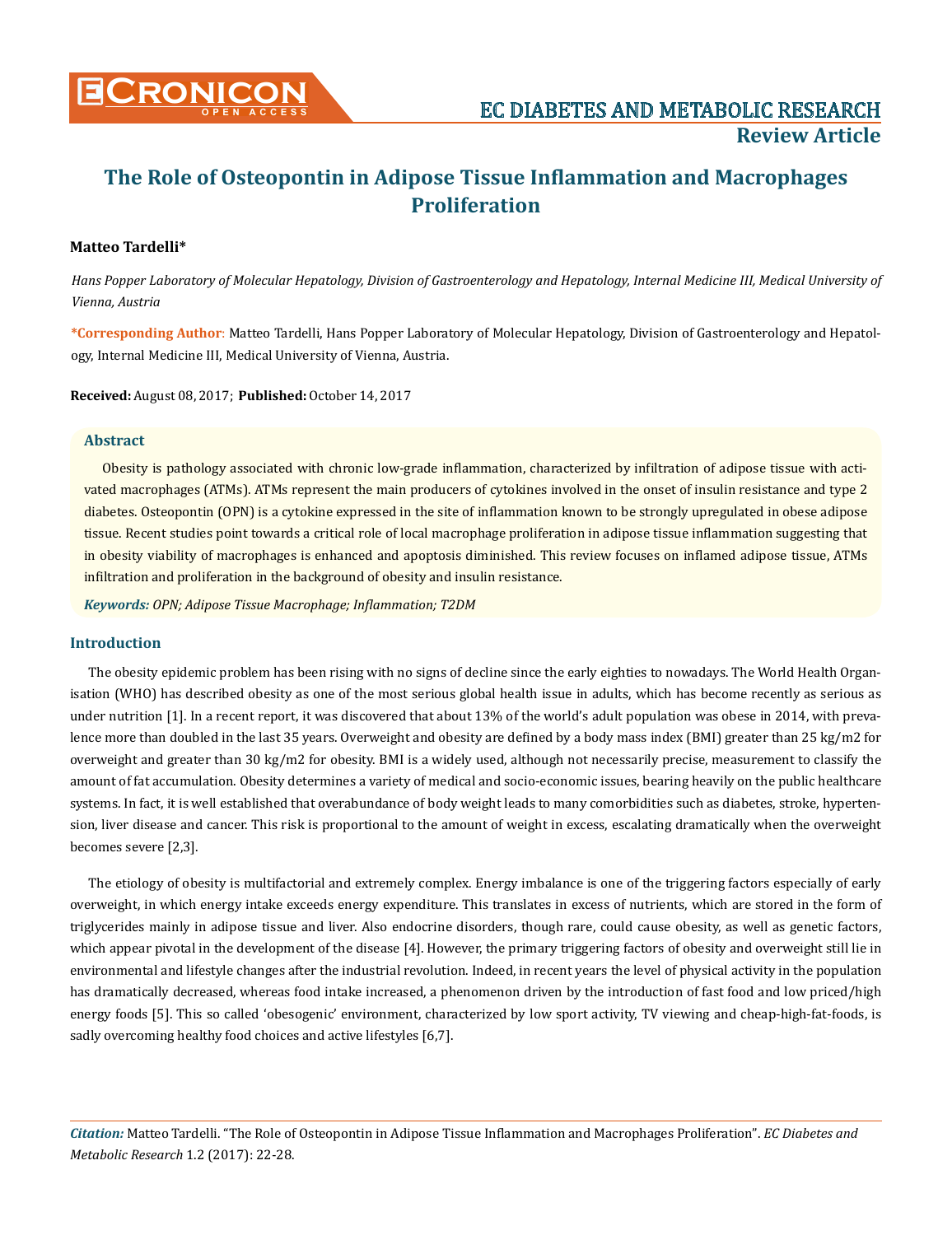A crucial factor, which resides in the clinical presentation of obese patients and may trigger consequent comorbidity, is the distribution of excess adipose tissue. In fact, It has been demonstrated in many studies [8-10], that the localization of body fat is a predictor of metabolic and cardiovascular disease. For instance, the 'male-type' of obesity in which the fat distribution mainly localizes in the upper body, particularly in the visceral areas, was associated to increased risk of mortality and development of cardiovascular disease and diabetes. And these are the most dangerous comorbidities that significantly impact life expectancy and quality of life. Obese adipose tissue promotes inflammation, insulin resistance, type 2 diabetes (T2DM), atherosclerosis and cardiovascular disease, with a direct connection with liver pathologies, cancer and dyslipidemia [11,12].

#### **Macrophage infiltration and insulin resistance in obese adipose tissue**

The adipose tissue (AT) is a dynamic endocrine organ, which undergo several changes during obesity and weight gain. It has been shown in mice, how after 16 weeks of high fat diet their AT went through a complete remodelling, in which AT infiltration with activated macrophages took place [13]. Activated macrophages dramatically contribute to adipocytes´ remodelling engulfing necrotic-like cells [14,15]. This might stimulate other resident immune cells and adipocytes themselves, triggering the onset of an inflammatory milieu locally in obese AT. Indeed, in the AT reside not just adipocytes, but also preadipocytes, pericytes (both capable to become mature adipocytes), fibroblast, mast cells and immune cells. Adipocytes are specialised in lipid accumulation, characterised by a single lipid vacuole occupying most of the cytoplasm. They are able to secrete a variety of cytokines such as interleukin 6 (IL6), monocyte chemoattractant protein (MCP-1), adiponectin and leptin, which may act locally or systemically. Pre-adipocytes instead are fibroblasts-like cells, which can differentiate into mature adipocytes, and upon fat accumulation they were shown to increase in number and size. Adipose tissue macrophages (ATMs) are locally resident immune cells, of which number and characteristics can change in response to diet and AT expansion. ATMs are classified as anti- inflammatory (M2), which secrete for instance interleukin (IL)-10 and contribute to AT homeostasis. The pro-inflammatory type is known instead as M1; M1 macrophages are able to secrete cytokine such as TNF-α, IL-1β and IL6, the most dangerous pro-inflammatory cytokines which worsen inflammation in AT and were proven to promote cardiovascular risk. Interestingly, those phenotypes are interchangeable in response to the local inflammatory milieu, meaning that M2 macrophage will switch to a M1 pro-inflammatory type and vice versa [16]. Other immune cells such as T cells are also present in AT. In fact, different subsets have been found: Regulatory T cells (which mainly maintain immune homeostasis), T helper 1 cells (Th1 - pro-inflammatory) and Th2. Dendritic cells are responsible to initiate T cells response, secreting different cytokines. Natural killer cells and eosinophils are also present however in a lesser amount [17].

The cross-talk and interaction among these different cell types during obesity determines an established state of low-grade inflammation, driving insulin resistance [18].

Macrophages infiltrate obese adipose tissue in a decisive manner, increasing from 10-15% in lean mice to 50 - 60% in obese counterparts [19]. Moreover, the type and localization change significantly along AT expansion. In fact, it was shown that whereas in lean mice mainly alternative activated macrophages (M2 type) were present, in obese animals a huge amount of classical activated macrophages (or M1 type) were found disposed in crown-like structures around the adipocytes. These classically activated M1 macrophages allegedly induce insulin resistance via a chronic production of TNF and IL-1 β [20-22].

ATMs can undergo activation via different molecular mechanisms, one of which is triggered by fatty acids (FAs) released during lipolysis by adipocytes. A disruption in the FA homeostasis locally in the AT, may classically activate macrophages via direct binding with Tolllike receptor 4 (TLR4) [23]. This finding was confirmed in a study in which a knock out mouse model was employed, showing that the lack of TLR4 was sufficient to block the inflammation induced by fatty acids [24]. Cytokines are produced locally by activated macrophages and may attract other immune cells into AT, as for instance CC- chemokine ligand 2 (CCL2) does. It is known that especially CCL2 but also osteopontin (OPN) induce AT infiltration and inflammation therefore worsening insulin resistance states [25,26].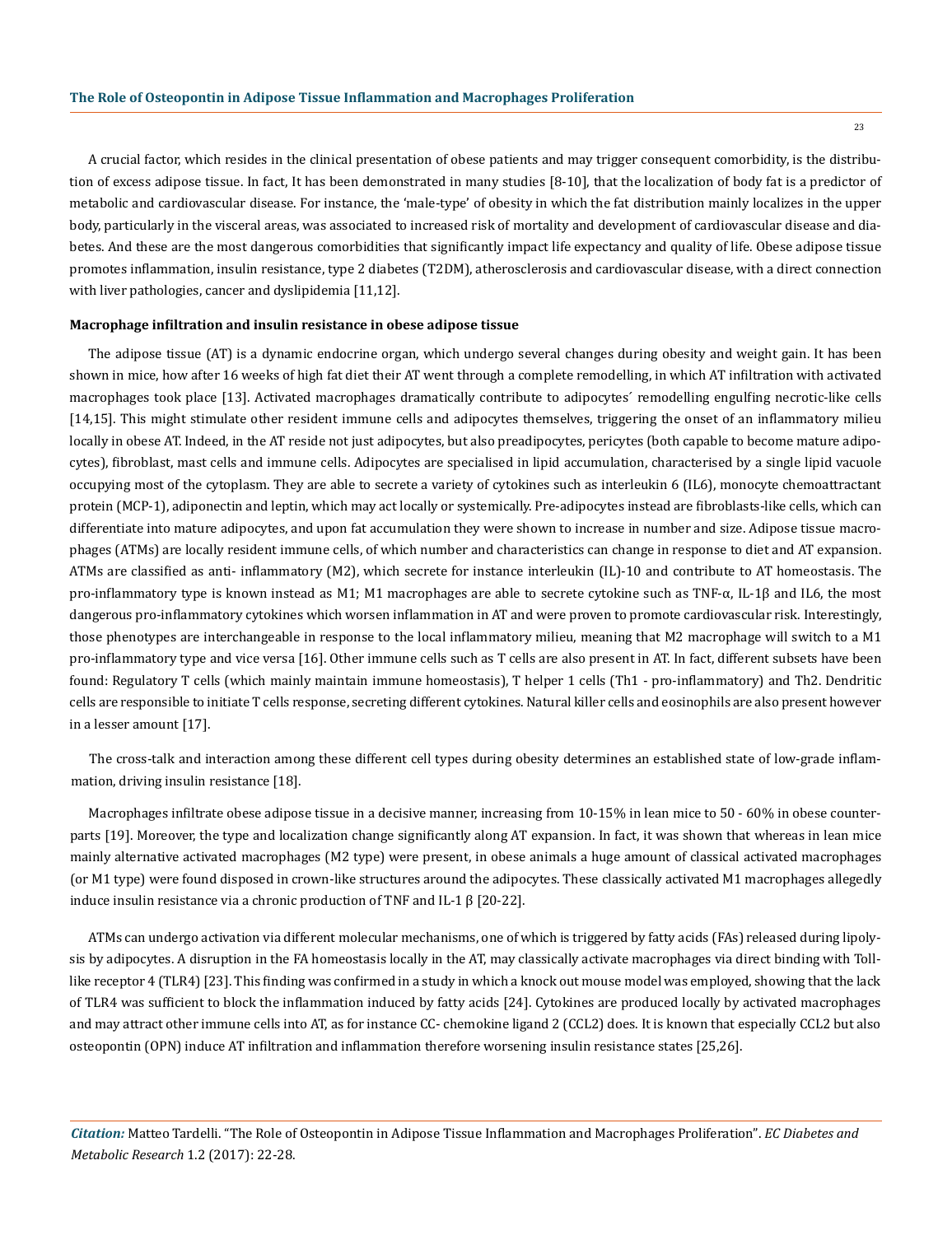#### **Osteopontin**

OPN is a 44 kDa secreted protein, expressed in many tissues and cells, which undergo several post-translational modifications (such as glycosylation, phosphorylation, sulfation and cleavage) according to its origin. It also exists in an intracellular variant called iOPN, which is present in nucleus and cytoplasm and is mainly involved in cytoskeletal rearrangements and may contribute to cell cycle progression [27]. The secreted form was found as a soluble cytokine but also as an immobilized protein in, e.g., calcified matrix. OPN acts as a factor driving cell adhesion, migration and survival in a paracrine and autocrine fashion, interacting with many cell receptors such as integrins and CD44. Its expression was found to be up regulated in many pathological states such as cancer, infection, inflammation and ischemia [28-30]. The two classical cell binding sites of OPN are: the RGD sequence which binds preferentially to  $\alpha v$  integrins (such as  $\alpha v \beta 5$ ,  $\alpha v \beta 1$ , αvβ3) and the SVVYGLR region, binding α9β1, α4β1 (Figure 1). Other integrins and receptors have been reported to bind OPN, including some isoforms of CD44,  $\alpha$ νβ6,  $\alpha$ 5β1,  $\alpha$ 8β1 and  $\alpha$ xβ2 [31].



Many authors have demonstrated the link between OPN and AT inflammation and consequently insulin resistance. In fact, its expression in mice was found to be augmented in recruited macrophages just after 2 weeks of high fat diet treatment [25,32,33]. This was further demonstrated in an OPN knock out mouse model (SPP1KO), in which OPN deficiency ameliorated insulin resistance and glucose tolerance, reducing simultaneously AT inflammation [26,27,34]. OPN can undergo a proteolytic cleavage by thrombin and matrix metalloproteases locally in AT, which take place especially in inflammation status. Cleaved OPN behaves differently from the full length and it is likely to gain diverse biological functions due to the exposure of the cryptic region to integrin binding [35]. Thus, via binding to diverse integrins OPN acts as a mediator of inflammatory processes, playing a key role not only in AT but also in development of liver fibrosis and cholangiopathies.

#### **Local macrophage proliferation and its role in adipose tissue inflammation**

The accumulation of ATMs in crown like structures around dead adipocytes is critical step in determining obesity development [15,19,36,37]. What is thought traditionally is that ATMs accumulation is a consequence of monocytes recruitment under inflammatory condition, rather than an independent mechanism which takes place in parallel to cell migration [38]. This has been shown recently, highlighting the fact that many tissue-resident immune cells such as Kupffer cells in liver are indeed capable of proliferation, independently of tissue replenishment after inflammatory stimuli [39]. In chronic inflammation, macrophages do proliferate locally in adipose tissue and this triggers the first in situ accumulation in early stages of obesity [38]. Then recruited monocytes contribute to the number of local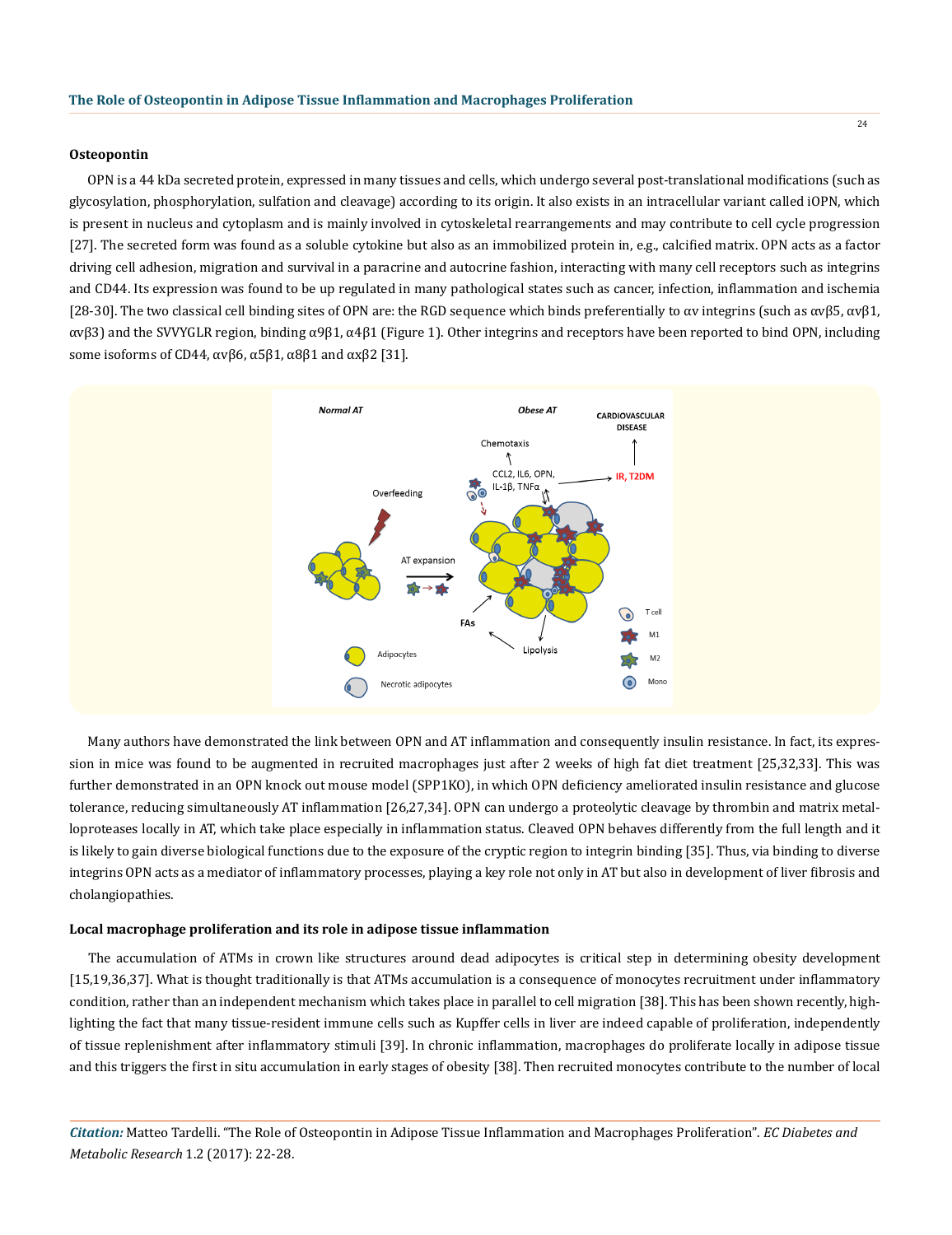ATMs at a relatively later time point [40,41]. Different studies in the field found two cytokines contributing to this mechanism: MCP-1 and IL-4 [38,40]. Interestingly, macrophage local proliferation was also found in arterial walls during atherosclerosis, another inflammationdriven disorder [42].

It was shown that cytokines such as MCP-1 and IL-4 are critical players in obesity-induced ATM proliferation [40,43]; also another study [44] confirmed these data in human AT. In fact, ATMs do strongly proliferate in response to IL-4, preferably in visceral AT depots rather than subcutaneous, forming crown-like structures around adipocytes. ATMs proliferation is thought to be independent of the amount of circulating monocytes and extremely organ specific, since for instance liver and spleen do not encounter an increase in macrophage numbers in obesity [38]. Indeed, the results showed in the fore mentioned studies undermined the classical vision of immunologists, in which monocytes' recruitment was seen as the main reason of the increased number of immune cells in AT. Therefore, what many authors tried to discover in recent years, was whether or not migration is the most important mechanism augmenting ATM accumulation in obesity [38].

On one hand, some works showed in mice that the majority of ATMs are actually bone marrow derived, performing elegant bone marrow transplantation or destroying its biological functions with irradiation [19]. On the other hand, others insisted on the greater importance of recruitment-independent mechanisms such as diminished apoptosis and augmented proliferation, which could well contribute to increase local ATMs' number [45]. As mentioned in the present article, it is known that in the AT a local population of anti-inflammatory macrophages take part into adipocytes homeostasis and shift into an inflammatory one in response to AT expansion, adipocyte apoptosis and cytokine production. This finding was also addressed in a recent publication [38], which shows that ATM proliferation is independent of monocyte recruitment. In fact, it is suggested that resident macrophages tend to proliferate in the first stages of obesity, whilst monocytes recruitment happens only at a later time point. In mice, this heterogenic population of local ATMs and recruited monocytes has been proved to reside and proliferate locally in AT [38].

It has been shown from our group and others [46], that another cytokine such as OPN plays a role in this scenario, as it was found highly upregulated in mice after high fat diet, also activating the inflammatory cascade in monocytes and macrophages. Although many different theories were postulated in these regards, not many studies to our knowledge systematically addressed a role of OPN in driving ATM proliferation in obese AT. This makes this cytokine a good candidate to address its play in the context of local macrophage proliferation in obese AT.

# **Conclusions**

In conclusion, OPN seems to be a substantial driver of ATM proliferation in obese AT; macrophage accumulation appears to be aided by in situ proliferation of local ATMs, enhanced and promoted by monocytes migration [41]. Interestingly, OPN is an important factor for all of these processes. Still to be explored is the contribution of cytokines like MCP-1 and IL-4 in this scenario. A potential cross-talk of the OPN-effect described here and other cytokines needs to be clarified in future research. The molecular mechanism in AT infiltration needs also to be refined in regards to OPN, for instance by looking at which integrins are involved in cell to cell interaction, and therefore recruitment and activation. Targeting macrophage proliferation via neutralizing OPN or its receptors may well be a future therapeutic approach in treatment and prevention of obesity-associated chronic inflammation.

## **Bibliography**

- 1. [Kopelman PG. "Obesity as a medical problem".](https://www.ncbi.nlm.nih.gov/pubmed/10766250) *Nature* 404.6778 (2000): 635-643.
- 2. Flegal KM., *et al*[. "Prevalence and trends in obesity among US adults, 1999-2008".](https://www.ncbi.nlm.nih.gov/pubmed/20071471) *Journal of the American Medical Association* 303.3 [\(2010\): 235-241.](https://www.ncbi.nlm.nih.gov/pubmed/20071471)
- 3. Berrington de Gonzalez A., *et al*[. "Body-mass index and mortality among 1.46 million white adults".](https://www.ncbi.nlm.nih.gov/pubmed/21121834) *The New England Journal of Medicine* [363.23 \(2010\): 2211-2219.](https://www.ncbi.nlm.nih.gov/pubmed/21121834)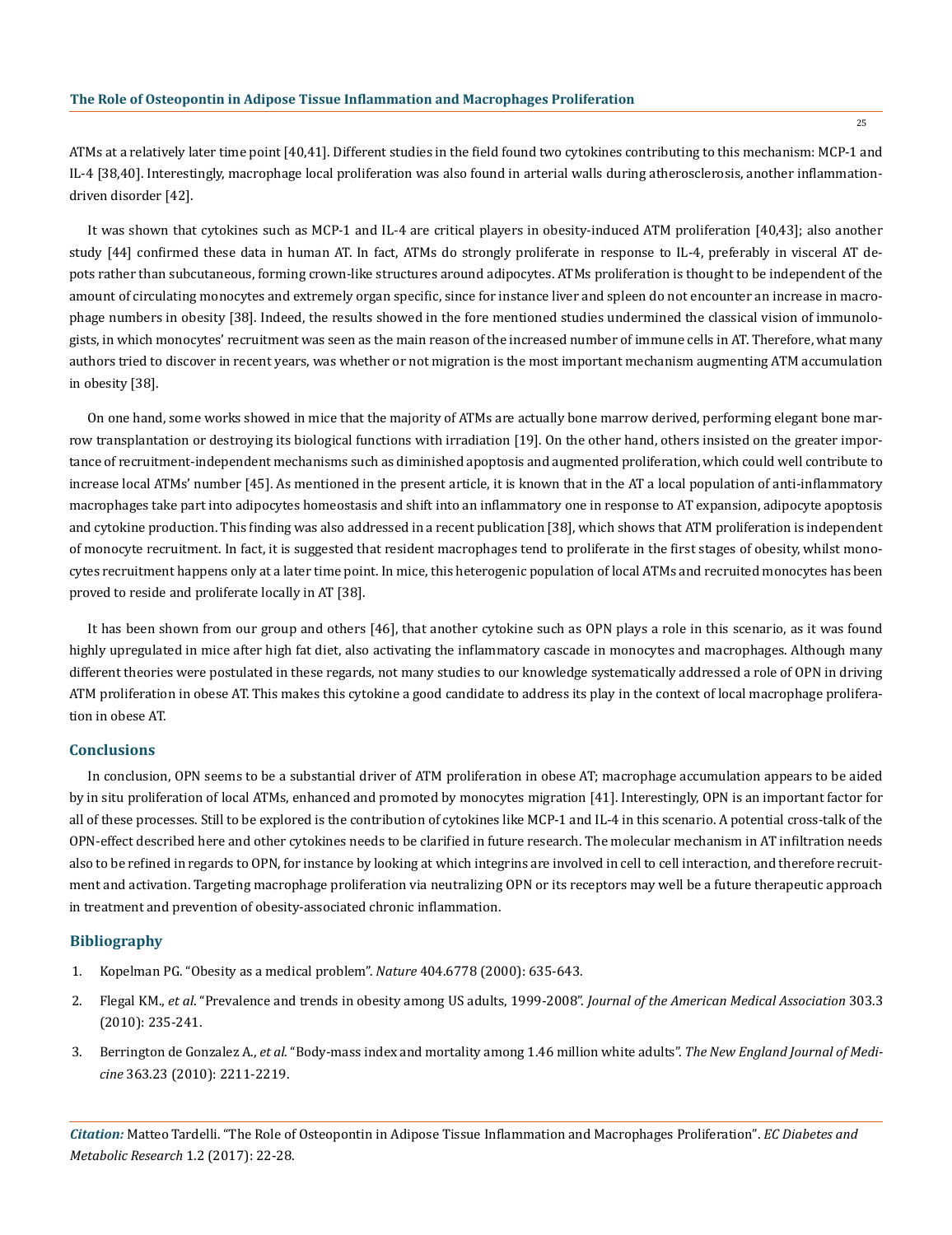- 4. Speliotes EK., *et al*[. "Association analyses of 249,796 individuals reveal 18 new loci associated with body mass index".](https://www.ncbi.nlm.nih.gov/pubmed/20935630) *Nature Genetics* [42.11 \(2010\): 937-948.](https://www.ncbi.nlm.nih.gov/pubmed/20935630)
- 5. [Drewnowski A and Darmon N. "The economics of obesity: dietary energy density and energy cost".](https://www.ncbi.nlm.nih.gov/pubmed/16002835) *American Journal of Clinical Nutrition* [82.1 \(2005\): 265S-273S.](https://www.ncbi.nlm.nih.gov/pubmed/16002835)
- 6. [Poston WS and Foreyt JP. "Obesity is an environmental issue".](https://www.ncbi.nlm.nih.gov/pubmed/10532676) *Atherosclerosis* 146.2 (1999): 201-209.
- 7. Kirk SF., *et al*[. "Characterizing the obesogenic environment: the state of the evidence with directions for future research".](https://www.ncbi.nlm.nih.gov/pubmed/19493302) *Obesity [Reviews: an Official Journal of the International Association for the Study of Obesity](https://www.ncbi.nlm.nih.gov/pubmed/19493302)* 11.2 (2010): 109-117.
- 8. Lessard A., *et al*[. "Adiposity and pulmonary function: relationship with body fat distribution and systemic inflammation".](http://cimonline.ca/index.php/cim/article/view/15102) *Clinical and [Investigative Medicine](http://cimonline.ca/index.php/cim/article/view/15102)* 34.2 (2011): E64-E70.
- 9. Koster A., *et al*[. "Body fat distribution and inflammation among obese older adults with and without metabolic syndrome".](https://www.ncbi.nlm.nih.gov/pubmed/20395951) *Obesity (Silver Spring)* [18.12 \(2010\): 2354-2361.](https://www.ncbi.nlm.nih.gov/pubmed/20395951)
- 10. Festa A., *et al*[. "The relation of body fat mass and distribution to markers of chronic inflammation".](https://www.ncbi.nlm.nih.gov/pubmed/11673759) *International Journal of Obesity [and Related Metabolic Disorders](https://www.ncbi.nlm.nih.gov/pubmed/11673759)* 25.10 (2001): 1407-1415.
- 11. Guh DP., *et al*[. "The incidence of co-morbidities related to obesity and overweight: a systematic review and meta-analysis".](https://www.ncbi.nlm.nih.gov/pubmed/19320986) *BMC [Public Health](https://www.ncbi.nlm.nih.gov/pubmed/19320986)* 9 (2009): 88.
- 12. Khaodhiar L., *et al*[. "Obesity and its comorbid conditions".](https://www.ncbi.nlm.nih.gov/pubmed/10696282) *Clinical Cornerstone* 2.3 (1999): 17-31.
- 13. Strissel KJ., *et al*[. "Adipocyte death, adipose tissue remodeling, and obesity complications".](https://www.ncbi.nlm.nih.gov/pubmed/17848624) *Diabetes* 56.12 (2007): 2910-2918.
- 14. Savage DB., *et al*[. "Human metabolic syndrome resulting from dominant-negative mutations in the nuclear receptor peroxisome](https://www.ncbi.nlm.nih.gov/pubmed/12663460)  [proliferator-activated receptor-gamma".](https://www.ncbi.nlm.nih.gov/pubmed/12663460) *Diabetes* 52.4 (2003): 910-917.
- 15. Cinti S., *et al*[. "Adipocyte death defines macrophage localization and function in adipose tissue of obese mice and humans".](https://www.ncbi.nlm.nih.gov/pubmed/16150820) *Journal of Lipid Research* [46.11 \(2005\): 2347-2355.](https://www.ncbi.nlm.nih.gov/pubmed/16150820)
- 16. McArdle MA., *et al*[. "Mechanisms of obesity-induced inflammation and insulin resistance: insights into the emerging role of nutri](https://www.ncbi.nlm.nih.gov/pubmed/23675368)tional strategies". *[Frontiers in Endocrinology](https://www.ncbi.nlm.nih.gov/pubmed/23675368)* 4 (2013): 52.
- 17. [Esteve Ràfols M. "Adipose tissue: cell heterogeneity and functional diversity".](https://www.ncbi.nlm.nih.gov/pubmed/23834768) *Endocrinología y nutrición: órgano de la Sociedad [Española de Endocrinología y Nutrición](https://www.ncbi.nlm.nih.gov/pubmed/23834768)* 61.2 (2014): 100-112.
- 18. Lee M-JJ., *et al*[. "Adipose tissue remodeling in pathophysiology of obesity".](https://www.ncbi.nlm.nih.gov/pubmed/20531178) *Current Opinion in Clinical Nutrition and Metabolic Care*  [13.4 \(2010\): 371-376.](https://www.ncbi.nlm.nih.gov/pubmed/20531178)
- 19. Weisberg SP., *et al*[. "Obesity is associated with macrophage accumulation in adipose tissue".](https://www.ncbi.nlm.nih.gov/pubmed/14679176) *The Journal of Clinical Investigation* [112.12 \(2003\): 1796-1808.](https://www.ncbi.nlm.nih.gov/pubmed/14679176)
- 20. [Odegaard JI and Chawla A. "Alternative macrophage activation and metabolism".](https://www.ncbi.nlm.nih.gov/pubmed/21034223) *Annual Review of Pathology* 6 (2011): 275-297.
- 21. Lumeng CN., *et al*[. "Phenotypic switching of adipose tissue macrophages with obesity is generated by spatiotemporal differences in](https://www.ncbi.nlm.nih.gov/pubmed/18829989)  macrophage subtypes". *Diabetes* [57.12 \(2008\): 3239-3246.](https://www.ncbi.nlm.nih.gov/pubmed/18829989)
- 22. Lumeng CN., *et al*[. "Obesity induces a phenotypic switch in adipose tissue macrophage polarization".](https://www.ncbi.nlm.nih.gov/pubmed/17200717) *The Journal of Clinical Investigation* [117.1 \(2007\): 175-184.](https://www.ncbi.nlm.nih.gov/pubmed/17200717)
- 23. [Könner AC and Brüning JC. "Toll-like receptors: linking inflammation to metabolism".](https://www.ncbi.nlm.nih.gov/pubmed/20888253) *Trends in Endocrinology and Metabolism: TEM* [22.1 \(2011\): 16-23.](https://www.ncbi.nlm.nih.gov/pubmed/20888253)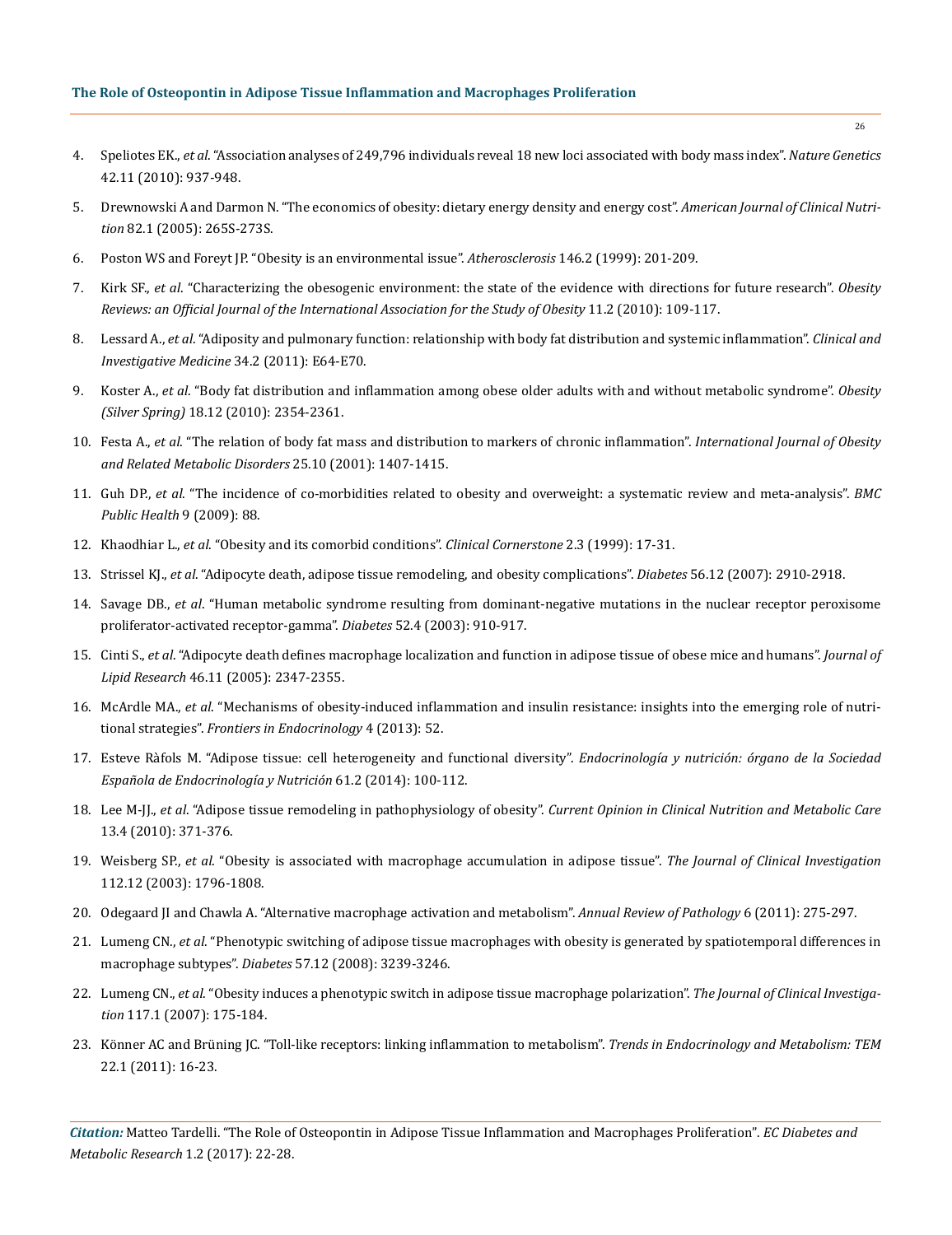- 24. Shi H., *et al*[. "TLR4 links innate immunity and fatty acid-induced insulin resistance".](https://www.ncbi.nlm.nih.gov/pubmed/17053832) *The Journal of Clinical Investigation* 116.11 [\(2006\): 3015-3025.](https://www.ncbi.nlm.nih.gov/pubmed/17053832)
- 25. Nomiyama T., *et al*[. "Osteopontin mediates obesity-induced adipose tissue macrophage infiltration and insulin resistance in mice".](https://www.ncbi.nlm.nih.gov/pubmed/17823662) *[The Journal of Clinical Investigation](https://www.ncbi.nlm.nih.gov/pubmed/17823662)* 117.10 (2007): 2877-2888.
- 26. Kiefer FW., *et al*[. "Osteopontin deficiency protects against obesity-induced hepatic steatosis and attenuates glucose production in](https://www.ncbi.nlm.nih.gov/pubmed/21562757) mice". *Diabetologia* [54.8 \(2011\): 2132-2142.](https://www.ncbi.nlm.nih.gov/pubmed/21562757)
- 27. [Inoue M and Shinohara ML. "Intracellular osteopontin \(iOPN\) and immunity".](https://www.ncbi.nlm.nih.gov/pubmed/21136203) *Immunologic Research* 49.1-3 (2011): 160-172.
- 28. Kazanecki CC., *et al*[. "Control of osteopontin signaling and function by post-translational phosphorylation and protein folding".](https://www.ncbi.nlm.nih.gov/pubmed/17910028) *Jour[nal of Cellular Biochemistry](https://www.ncbi.nlm.nih.gov/pubmed/17910028)* 102.4 (2007): 912-924.
- 29. Bertola A., *et al*[. "Elevated expression of osteopontin may be related to adipose tissue macrophage accumulation and liver steatosis](https://www.ncbi.nlm.nih.gov/pubmed/18952835) in morbid obesity". *Diabetes* [58.1 \(2009\): 125-133.](https://www.ncbi.nlm.nih.gov/pubmed/18952835)
- 30. Scatena M., *et al*[. "Osteopontin: a multifunctional molecule regulating chronic inflammation and vascular disease".](https://www.ncbi.nlm.nih.gov/pubmed/17717292) *Arteriosclerosis, [Thrombosis, and Vascular Biology](https://www.ncbi.nlm.nih.gov/pubmed/17717292)* 27.11 (2007): 2302-2309.
- 31. [Rittling SR. "Osteopontin in macrophage function".](https://www.ncbi.nlm.nih.gov/pubmed/21545755) *Expert Reviews in Molecular Medicine* 13 (2011): e15.
- 32. Sarosiek K., *et al*[. "Osteopontin \(OPN\) isoforms, diabetes, obesity, and cancer what is one got to do with the other? A new role for](https://www.ncbi.nlm.nih.gov/pubmed/25583441) OPN". *[Journal of Gastrointestinal Surgery](https://www.ncbi.nlm.nih.gov/pubmed/25583441)* 19.4 (2015): 639-650.
- 33. Gomez-Ambrosi J., *et al*[. "Plasma osteopontin levels and expression in adipose tissue are increased in obesity".](https://www.ncbi.nlm.nih.gov/pubmed/17595250) *Journal of Clinical [Endocrinology and Metabolism](https://www.ncbi.nlm.nih.gov/pubmed/17595250)* 92.9 (2007): 3719-3727.
- 34. Kiefer FW., *et al*[. "Neutralization of osteopontin inhibits obesity-induced inflammation and insulin resistance".](https://www.ncbi.nlm.nih.gov/pubmed/20107108) *Diabetes* 59.4 (2010): [935-946.](https://www.ncbi.nlm.nih.gov/pubmed/20107108)
- 35. Leitner L., *et al*[. "Immunological blockade of adipocyte inflammation caused by increased matrix metalloproteinase-cleaved osteo](https://www.ncbi.nlm.nih.gov/pubmed/25776538)pontin in obesity". *[Obesity \(Silver Spring\)](https://www.ncbi.nlm.nih.gov/pubmed/25776538)* 23.4 (2015): 779-785.
- 36. Xu H., *et al*[. "Chronic inflammation in fat plays a crucial role in the development of obesity-related insulin resistance".](https://www.ncbi.nlm.nih.gov/pubmed/14679177) *Journal of Clinical Investigation* [112.12 \(2003\): 1821-1830.](https://www.ncbi.nlm.nih.gov/pubmed/14679177)
- 37. Murano I., *et al*[. "Dead adipocytes, detected as crown-like structures, are prevalent in visceral fat depots of genetically obese mice".](https://www.ncbi.nlm.nih.gov/pubmed/18390487) *[Journal of Lipid Research](https://www.ncbi.nlm.nih.gov/pubmed/18390487)* 49.7 (2008): 1562-1568.
- 38. Zheng C., *et al*[. "Local proliferation initiates macrophage accumulation in adipose tissue during obesity".](https://www.ncbi.nlm.nih.gov/pubmed/27031964) *Cell Death and Disease* 7 [\(2016\): e2167.](https://www.ncbi.nlm.nih.gov/pubmed/27031964)
- 39. Klein I., *et al*[. "Kupffer cell heterogeneity: functional properties of bone marrow derived and sessile hepatic macrophages".](https://www.ncbi.nlm.nih.gov/pubmed/17690256) *Blood*  [110.12 \(2007\): 4077-4085.](https://www.ncbi.nlm.nih.gov/pubmed/17690256)
- 40. Amano SU., *et al*[. "Local proliferation of macrophages contributes to obesity-associated adipose tissue inflammation".](https://www.ncbi.nlm.nih.gov/pubmed/24374218) *Cell Metabolism* [19.1 \(2014\): 162-171.](https://www.ncbi.nlm.nih.gov/pubmed/24374218)
- 41. Tardelli M., *et al*[. "Osteopontin is a key player for local adipose tissue macrophage proliferation in obesity".](https://www.ncbi.nlm.nih.gov/pubmed/27818939) *Molecular Metabolism* [5.11 \(2016\): 1131-1137.](https://www.ncbi.nlm.nih.gov/pubmed/27818939)
- 42. Robbins CS., *et al*[. "Local proliferation dominates lesional macrophage accumulation in atherosclerosis".](https://www.ncbi.nlm.nih.gov/pubmed/23933982) *Nature Medicine* 19.9 [\(2013\): 1166-1172.](https://www.ncbi.nlm.nih.gov/pubmed/23933982)